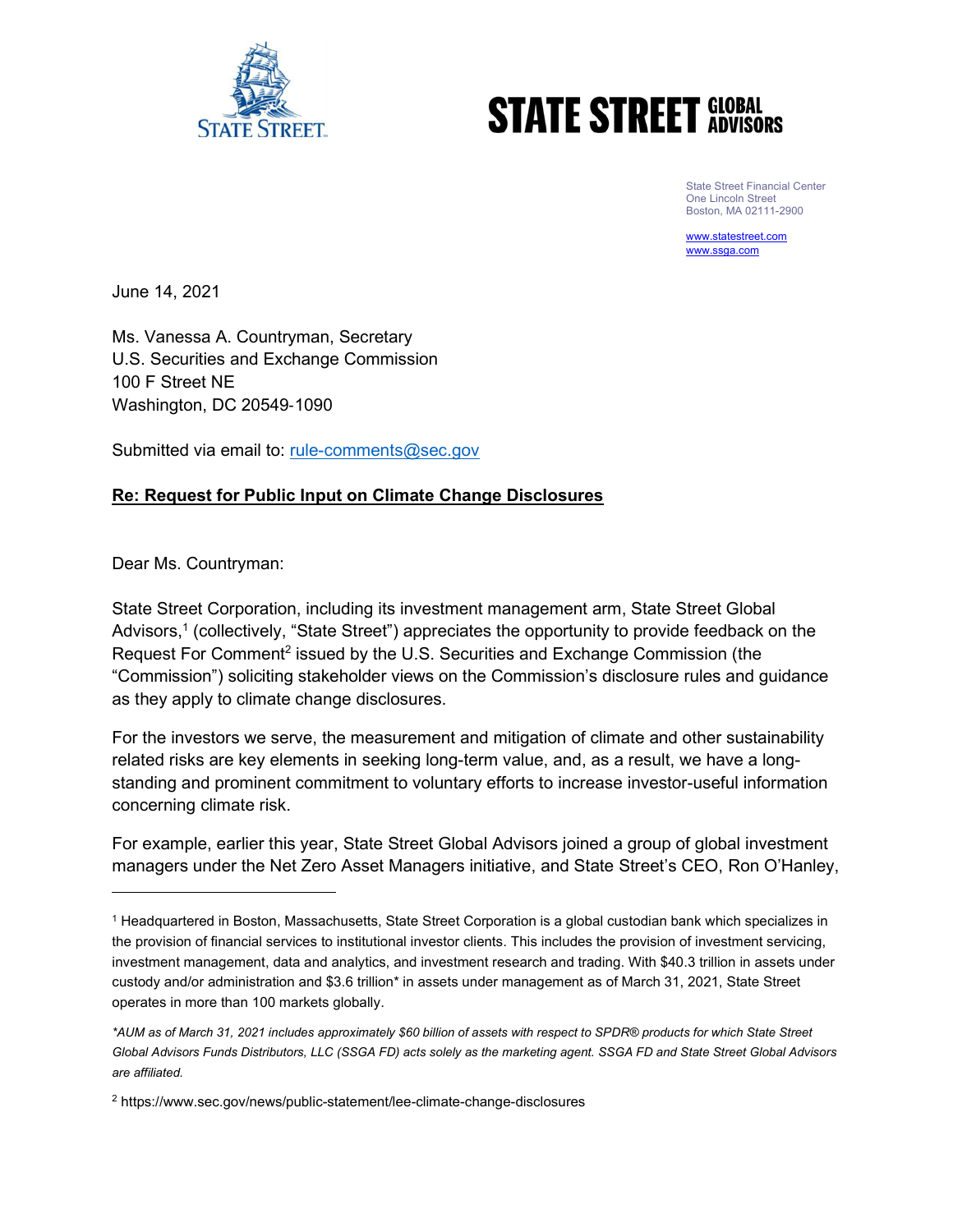has been leading the Asset Owner and Asset Management Task Force under the Sustainable Markets Initiative. The Task Force, which was launched at the World Economic Forum in January 2020, is aimed at facilitating the flow of private capital needed to finance the net-zero transition.

These initiatives follow State Street Global Advisors' longer-term engagement with companies, notably as part of Climate Action 100+ $^3$  to implement strong governance frameworks that take into account climate risks and opportunities, reduce emissions across the value chain and improve climate-related financial disclosures.

With respect to the Commission's role in addressing climate change related risks, State Street strongly supports mandated reporting of certain climate-related disclosures, leveraging off of already well-established voluntary reporting frameworks. We also urge the Commission to continue its participation in global efforts to harmonize corporate sustainability reporting.

More detailed discussion of our views around Commission climate disclosures follows below, divided into three sections:

- 1) Our views on the benefit to investors of improved climate disclosures,
- 2) Our recommendations for Commission rulemaking, and
- 3) Our recommendations for international harmonization.

### The Benefit to Investors of Improved Climate Disclosures

As an investment manager, we have long believed companies that adopt robust governance and sustainability practices will be better positioned to generate long-term value and manage risk. Addressing sustainability risks is good business practice and essential to a company's long-term financial performance. From an investor perspective, sustainability is a matter of value, not values, and is an investment risk that needs to be appropriately incorporated into the investment risk framework. Investment managers', such as State Street Global Advisors', ability to deliver value to our clients depends, in part, on access to relevant sustainability data on the companies in which we invest.

Climate risk is considered within a broader spectrum of sustainability-related risks. We do not discount the need for improvement in other types of sustainability disclosures, including information regarding board diversity beyond gender<sup>4</sup>. Enhancing climate disclosures, however, should be prioritized given the uncertainty, pace and intensity of climate risk manifesting, and given the role of climate change in contributing to numerous other sustainability challenges, including human capital, biodiversity loss and supply chain resilience.

<sup>3</sup> https://www.climateaction100.org

<sup>&</sup>lt;sup>4</sup> See, for example, https://www.ssga.com/us/en/institutional/ic/insights/ceo-letter-2021-proxy-voting-agenda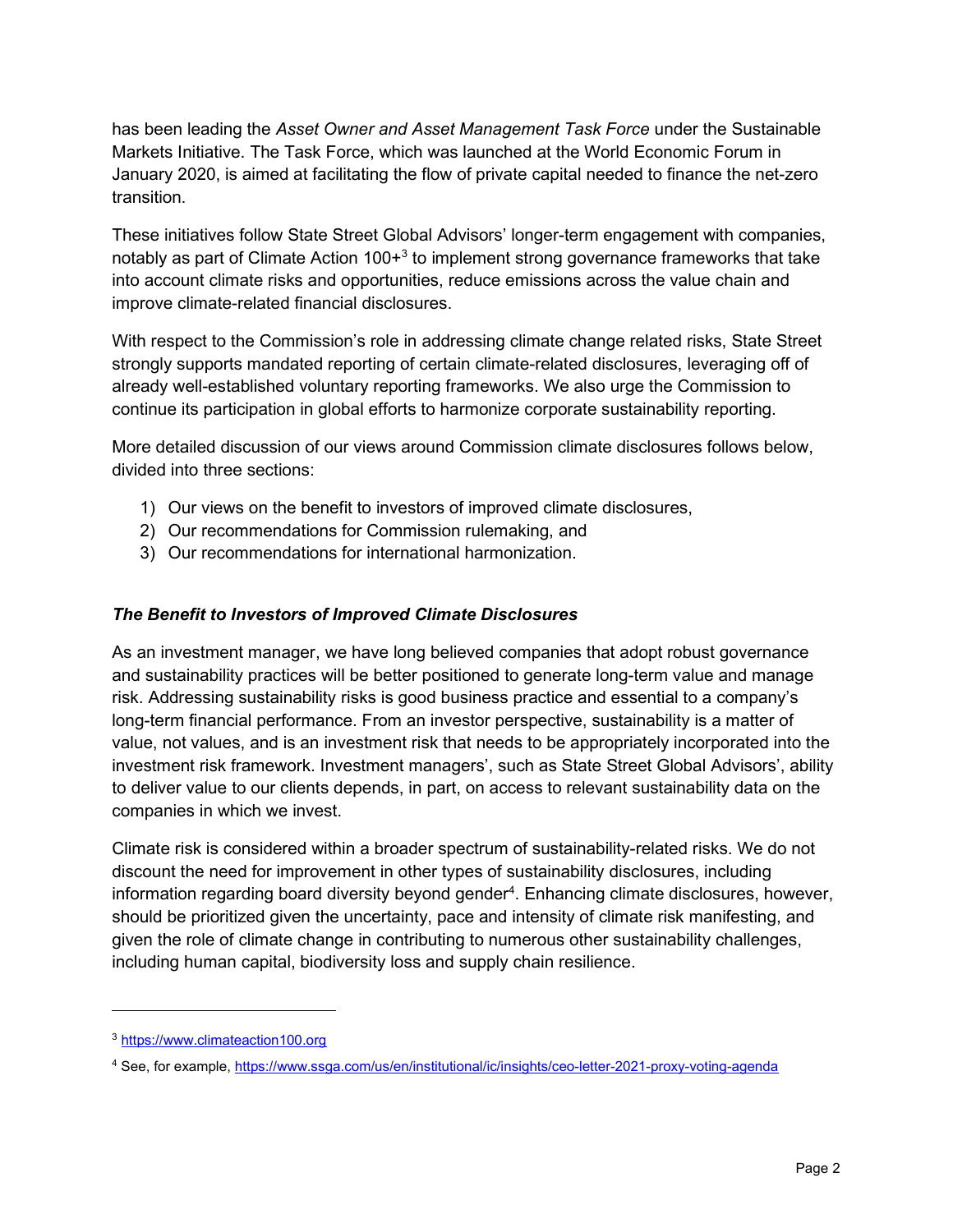Integrating sustainability risk into the investment process depends on the availability of robust and reliable sustainability data on investable companies. We have identified four primary uses for such data by investment managers:

- i. To effectively execute stewardship duties by identifying and engaging with company boards on emerging risks, particularly for index strategies;
- ii. To inform the selection of portfolio securities, particularly for "impact investing" or actively-managed investments;
- iii. To meet growing investor/asset owner demand to understand climate-related risks and opportunities (including scenario analysis) posed to their investment; and
- iv. To satisfy increasing regulatory demand for greater transparency as to how and where climate-related risks are factored into investment decisions.

For large index strategy asset managers, such as State Street Global Advisors, the availability of data sufficient to meet stewardship duties is particularly important. As a near-permanent holder of capital in the world's largest companies, divestment is not an option. Stewardship, including both engagement with portfolio company management and boards and proxy voting, is a critical tool that governs ongoing dialogue between investors and investee companies and, while sustainability has been topical for some time, potential risks stemming from climate change are rapidly emerging and dominating board discussions today.

All of these factors demonstrate the value to investors of clear, consistent, comparable and decision-useful sustainability data on companies in which they invest.

# Recommendations for Commission Climate Disclosure Rulemaking

State Street has long supported voluntary frameworks for climate disclosures, which we believe has increased climate disclosures by U.S. companies, to the benefit of investors.

There are two widely prevalent frameworks that are recognized, globally, as supporting investor needs for concise, standardized metrics on material issues. The Financial Stability Board's Taskforce on Climate-Related Financial Disclosures ("TCFD") is not only a reporting framework but also a framework by which companies can develop strategies to plan for climate-related risks and make their businesses more resilient to the impacts of climate change. The Sustainability Accounting Standards Board ("SASB") framework presents measurable, comparable and consistent reporting of sustainability issues on a sector-specific basis.

Notwithstanding the comprehensive approaches of these two frameworks, gaps and inconsistency clearly remain in the disclosures undertaken by companies across markets. We believe this is largely attributable to the global proliferation of multiple and diverse sustainability frameworks, both voluntary and government mandated. An International Organization of Securities Commissions' ("IOSCO") report issued in April 2020 by its Sustainable Finance Network found more than 30 frameworks are in place today. Companies therefore struggle to determine which frameworks they should report against in order produce meaningful data for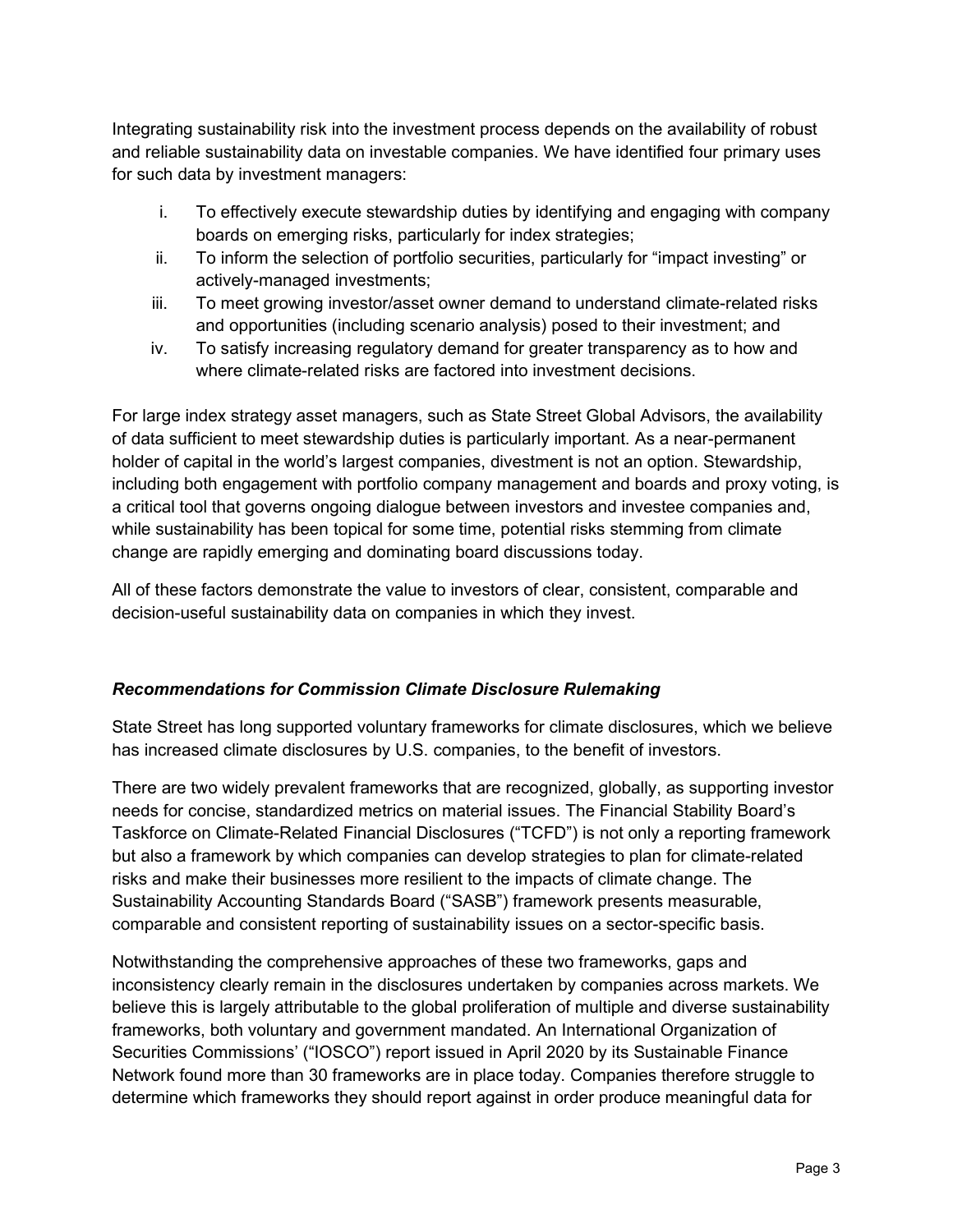investors, and investors are challenged by interpreting and collecting data issued under multiple mandatory or voluntary frameworks.

We believe investors in U.S. firms will benefit from more consistent disclosures of climate risk. The most effective approach to meeting this goal is mandatory climate-related disclosures for all U.S. issuers.

As a result, we support Commission rulemaking establishing a mandatory framework for climate-related disclosures. In developing this framework, however, the Commission should avoid "reinventing the wheel" and instead leverage existing voluntary frameworks, should seek to minimize the cost and burden to U.S. issuers, and should recognize the still nascent state of development of some types of climate disclosures.

Specifically, State Street recommends:

# 1. The Commission should mandate core climate disclosures for all U.S. public companies.

The Commission should mandate certain core climate-related disclosures for all U.S. public companies.<sup>5</sup> Such mandatory disclosures should include: (1) qualitative disclosure with respect to the way in which companies integrate climate-related risks and opportunities into their governance, business strategy, risk management; as well as (2) quantitative disclosure of scope 1, 2 and 3 greenhouse gas ("GHG") emissions.

Scope 1 and 2 GHG emissions are well understood and should be disclosed immediately upon effectiveness of new disclosure rules. Consensus around scope 3 GHG emissions' disclosures, while also important to investors, is still emerging, and full Commissionmandated disclosure is premature. The Commission should, however, in consultation with all stakeholders, aim to reach consensus on the technical questions (e.g., to address the risk of companies 'double counting' GHG emissions) around the feasibility of disclosing Scope 3, and mandate Scope 3 disclosures as soon as practicable.

# 2. The Commission should facilitate establishment of an independent U.S. climate standard setter.

In addition to establishing a mandatory baseline of climate risk disclosures for all companies, the Commission should also establish clear expectations that companies will disclose other climate-related risks and metrics under standards promulgated by independent standard-setting bodies. Subject to appropriate structure, funding and

 $^5$  While our comments today focus on disclosures by U.S. public companies, we also urge the Commission to consider the need for similar requirements for private companies as well, particularly with respect to possible "brownspinning." See: https://www.ssga.com/library-content/pdfs/global/financial-times-cyrus.pdf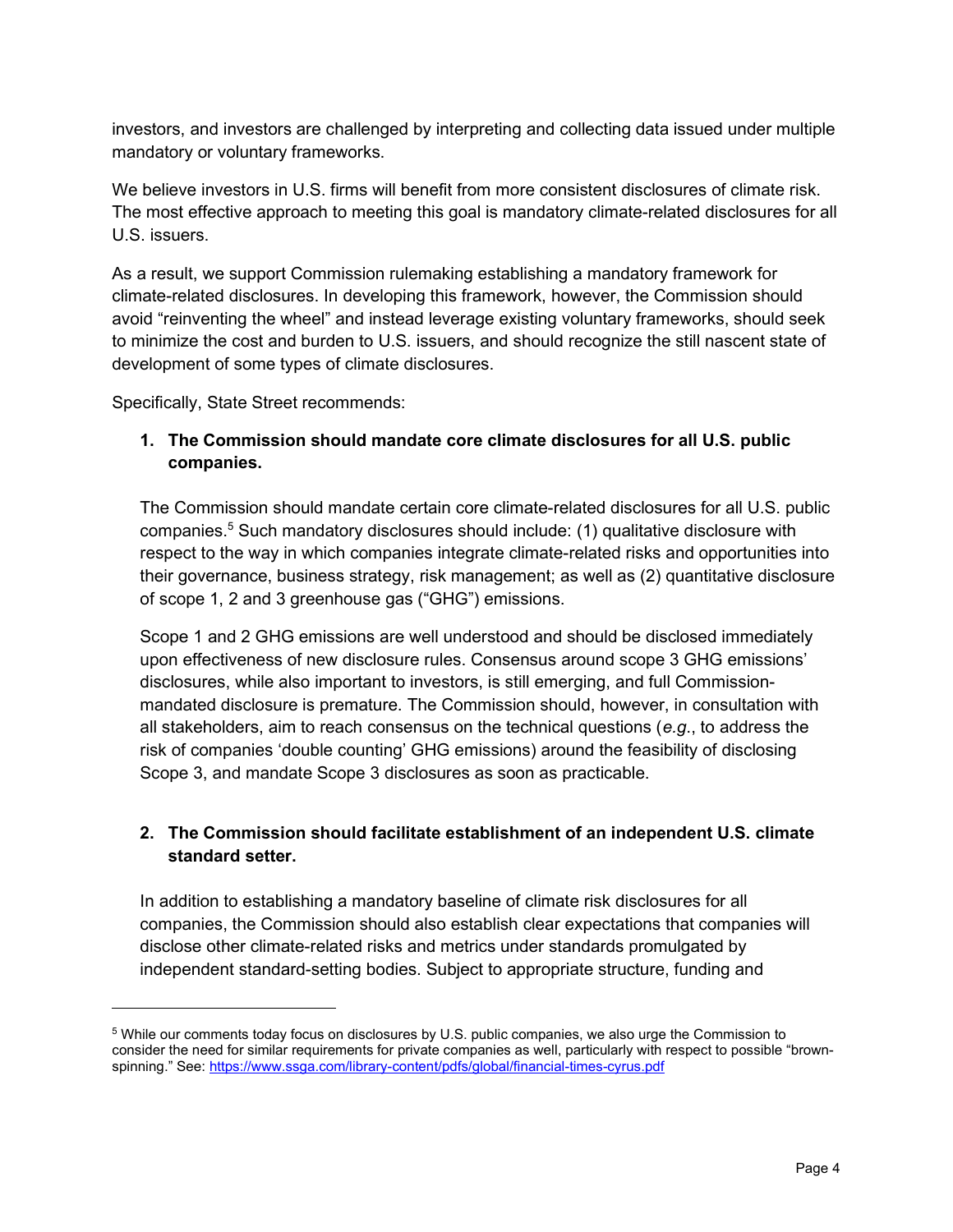governance, the Commission should consider establishing and overseeing a domestic standards-setting body that would be responsible for developing and maintaining sectorspecific climate risk reporting standards, based on financial-materiality, which would complement mandatory Commission rules.

By way of an example, the SASB framework is a proven framework that adopts a sectorspecific approach by mapping material sustainability-related issues to, at least, 77 different industries. SASB and a number of other existing sustainability standards-setters announced that they intend to converge their standards in order to coalesce around common reporting requirements. State Street Global Advisors, in particular, utilizes the SASB materiality framework as part of its integration of sustainability risks and opportunities via a proprietary sustainability scoring system, R-Factor, which uses a range of third-party data to generate unique scores for over 6,000 listed companies, globally. This allows our stewardship team to evaluate a company's business operations and governance as it relates to financiallymaterial sustainability-related challenges facing the company's industry.

In addition, State Street Global Advisors has been proactively encouraging investee companies to adopt both the TCFD and SASB frameworks for a number of years via ongoing engagement and communication with company management and boards.

For the avoidance of doubt, the Commission should also require companies to clearly disclose which framework(s) and/or methodologies they are using to report relevant climate information.

# 3. The Commission should adopt a practical approach to sequencing mandatory requirements.

As noted above, sustainability risk is not limited to climate risk, and the benefits of sustainability data from issuers apply to non-climate sustainability factors, such as diversity<sup>6</sup>, as well. Nevertheless, given the urgency and importance of climate change to investors, and to minimize compliance burden on issuers, we recommend a "climate first" approach to new Commission disclosure mandates.

In addition, we recognize and support the investor need for climate, and other sustainability, disclosures, by investment funds. We are also aware of the potential risk of "green-washing," and believe that the Commission has an important role in protecting investors in this area. We support the identification of climate and other sustainability risks as a key focus of the Commission's priorities, and we support the Commission's efforts to address ESG-related investor protection concerns through its existing regulatory framework, as described, for example, in the Commission's April "ESG Risk Alert."<sup>7</sup> To the extent further fund or advisor disclosure regulation from the Division of Investment Management is needed, we

<sup>&</sup>lt;sup>6</sup> See, for example, PR021121-CorporateActionCoalitionEquityOpportunityCommitmentDiscloseWorkforceData.pdf

<sup>7</sup> https://www.sec.gov/files/esg-risk-alert.pdf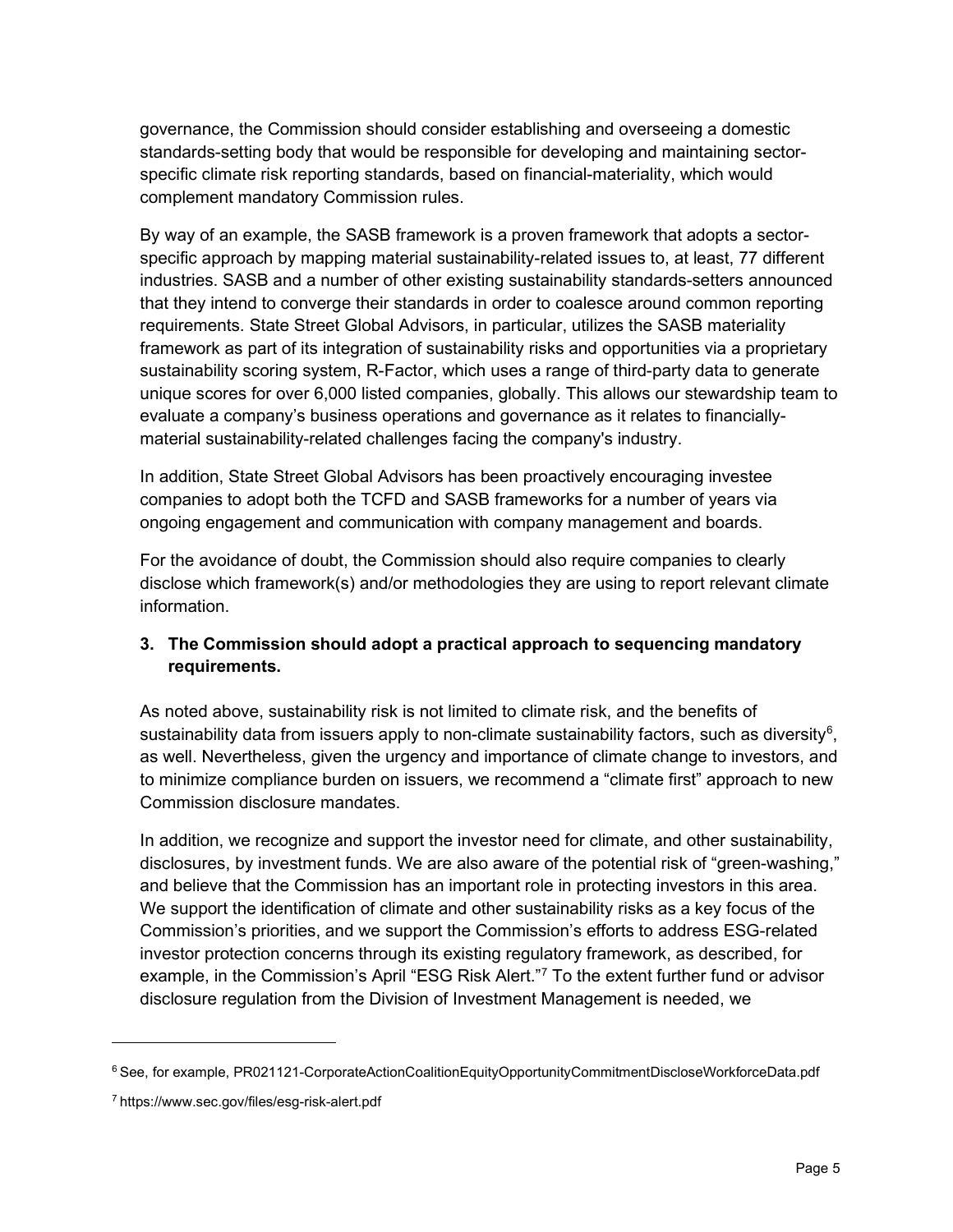recommend timing such new requirements to leverage off new issuer disclosures, as described above.

# 4. The Commission should encourage fulsome disclosure by providing issuers flexibility and providing transitional arrangements.

As noted above, we strongly support full disclosure by all companies of core climate risk factors, along with additional disclosures of material climate risks. Nevertheless, we are cognizant of the nascent technical consensus around climate risk and the cost and liability companies will need to assume in providing new disclosures. In order to mitigate these impacts on issuers, and to encourage fulsome corporate disclosures as soon as possible, we urge the Commission to take a flexible and practical approach, which could include:

- Flexibility for companies in deciding where to publish such disclosures, such as permitting posting on websites separate from other financial reporting, provided they are public and readily accessible to investors;
- Consideration of targeted liability relief for 'good faith' efforts to comply with new disclosure requirements;
- Flexibility around assurance, focused initially on clear disclosure of the level and source of such assurance; and
- Risk-based phasing-in of new disclosure requirements over time, based on company size, business sector or other factors.

# Recommendations for International Harmonization

We agree with international policymakers, notably IOSCO, that there is an "urgent need" for some degree of global harmonization with respect to sustainability reporting standards, and we strongly support global efforts to harmonize the regulatory and supervisory expectations around climate risk disclosures.

As a result, we support the IFRS Foundation's proposal to establish a new Sustainability Standards Board provided that the IFRS Foundation takes on board three key recommendations:

- 1. to adopt a "climate first" approach,
- 2. to leverage existing international frameworks (TCFD, SASB), and
- 3. to recognize investors as the primary constituent of additional climate disclosures. $8$

8 SSGA's response:

http://eifrs.ifrs.org/eifrs/comment letters/570/570 27850 LisaTuomivaaraStateStreetGlobalAdvisors 0 201231IFRS ConsultationPaperonSustainabilityReportingStateStreetGlobalAdvisorsComments1.pdf